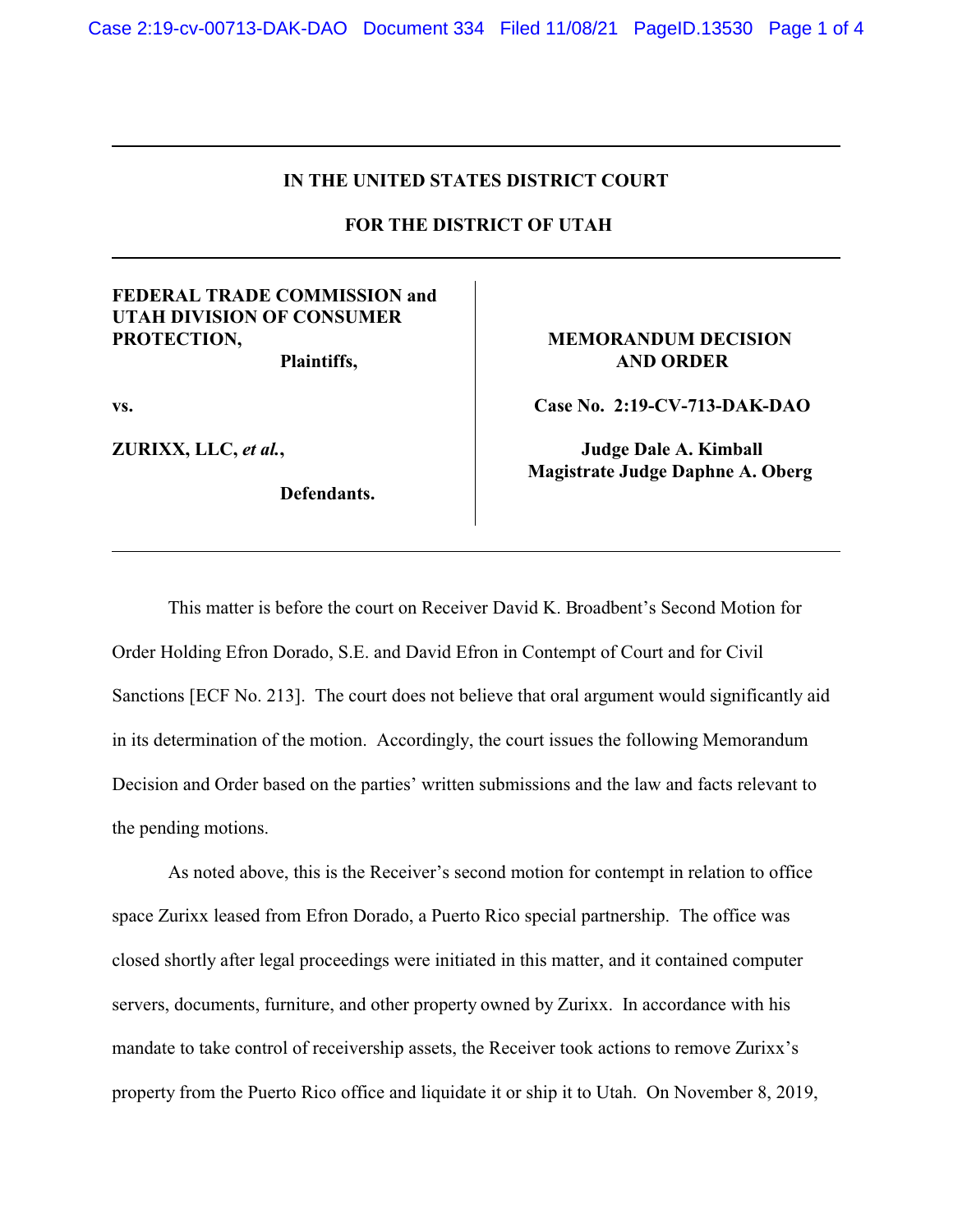the Receiver filed a copy of the Complaint and Injunction with the United States District Court for the District of Puerto Rico, Case No. 3:19-MC-403. Pursuant to 28 U.S.C. § 754, "a receiver appointed in any civil action or proceeding involving property, real, personal, or mixed, situated in different districts shall . . . be vested with complete jurisdiction and control of all such property with the right to take possession thereof."

Efron Dorado and David Efron, a partner with Efron Dorado, engaged is repeated efforts to prevent the Receiver from exercising control over the Zurixx property. Despite eighteen months of obstructive tactics by Efron and Efron Dorado, the Receiver sold the property. However, he seeks contempt sanctions in the amount of added legal fees and other expenses incurred as a result of the contumacious behavior.

The court has issued a ruling in this case modifying the Preliminary Injunction based on the Supreme Court's recent decision in *AMG Capital Management, LLC v. FTC*, 141 S. Ct. 1341 (2021). While the court modified the role of the Receiver, the modification of the Receiver's role going forward does not change the issues in this motion for contempt. The Receiver was charged with, and continues to be charged with, protecting Zurixx's assets and making those assets available for consumer redress. The Receiver's actions with respect to the real property in Puerto Rico have been lawful and appropriate. *AMG* does not impact the Receiver's contempt motion against Efron and Efron Dorado or excuse Efron or Efron Dorado's conduct.

In addition, the fact that Receiver has been able to sell the property does not excuse Efron's and Efron Dorado's repeated violations of this court's orders and their institution of two unnecessary legal actions in Puerto Rican courts. Efron and Efron Dorado have repeatedly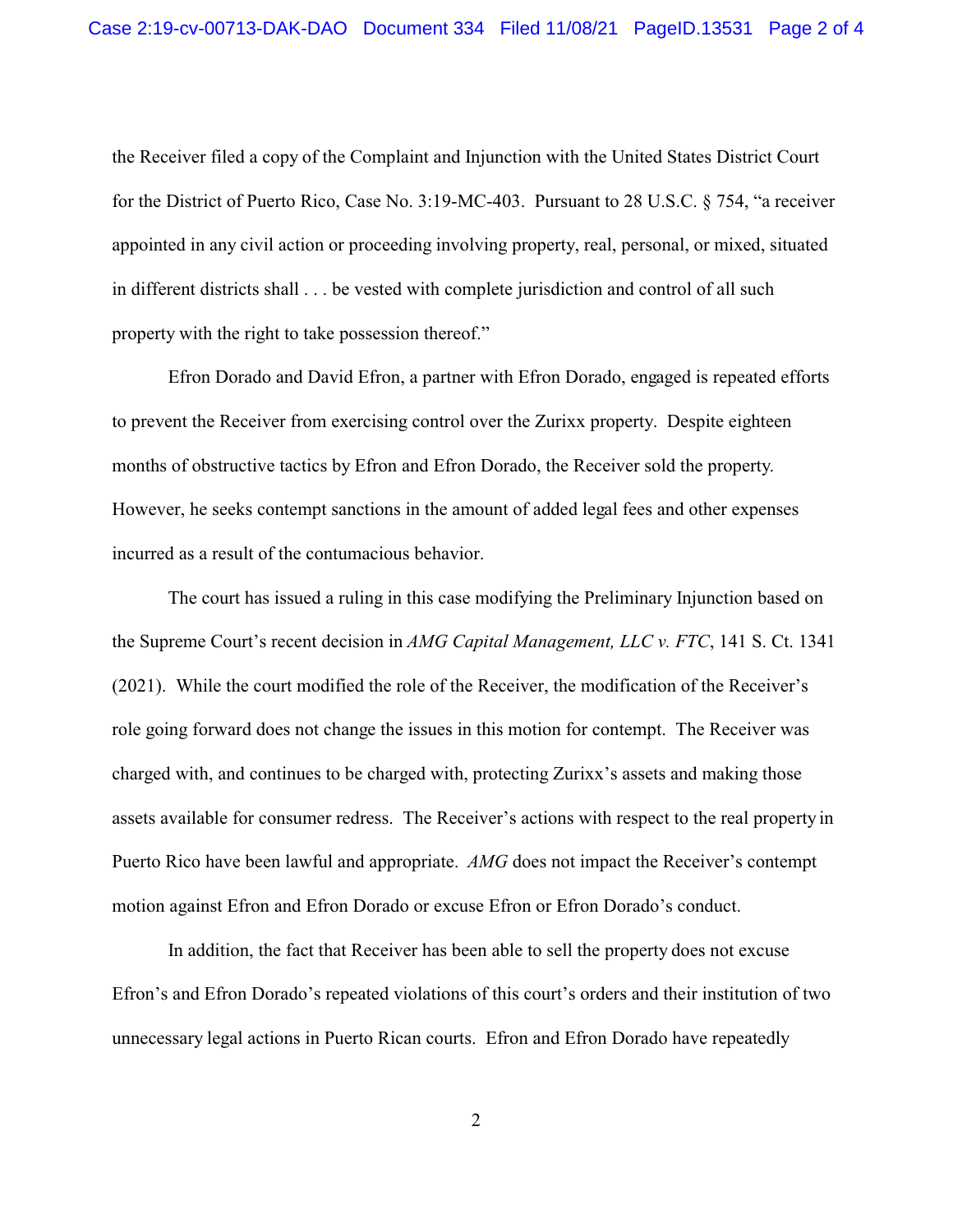ignored controlling law solely because it is not financially beneficial to their position. Their conduct, which was contrary to the Preliminary Injunction and this court's prior orders, caused considerable delays over the course of eighteen months and tens of thousands of dollars in unwarranted expenses to the receivership. What should have been a straight-forward exercise of obtaining and selling office equipment turned into several lawsuits, motions, and appeals. Meanwhile, the funds used for those expenses should have been available for consumer redress in this enforcement action.

Efron and Efron Dorado's pending appeal of the court's first order of contempt does not impact this court's authority to address and enter a second contempt order. The court did not stay its ruling pending the appeal, and the appeal did not relieve Efron and Efron Dorado from complying with this court's orders. However, they continued to commit new and recurring acts of contempt in violation of the Preliminary Injunction and the court's prior orders.

The court finds Efron and Efron Dorado in contempt of court for their continued defiance of the Preliminary Injunction and this court's prior Contempt Order. The court awards the Receiver reasonable attorney's fees and costs incurred in this contempt litigation and the unnecessary cases in Puerto Rico, including the Receiver's fees. The Receiver may file documents demonstrating those fees and costs within thirty days of the date of this Order. At this time, the court declines to issue sanctions to deter future misconduct because the property has been sold. However, the court will impose individual sanctions against both Efron and Efron Dorado if they engage in any conduct in violation of this court's orders.

For the reasons stated above, the court GRANTS the Receiver's Second Motion for Order